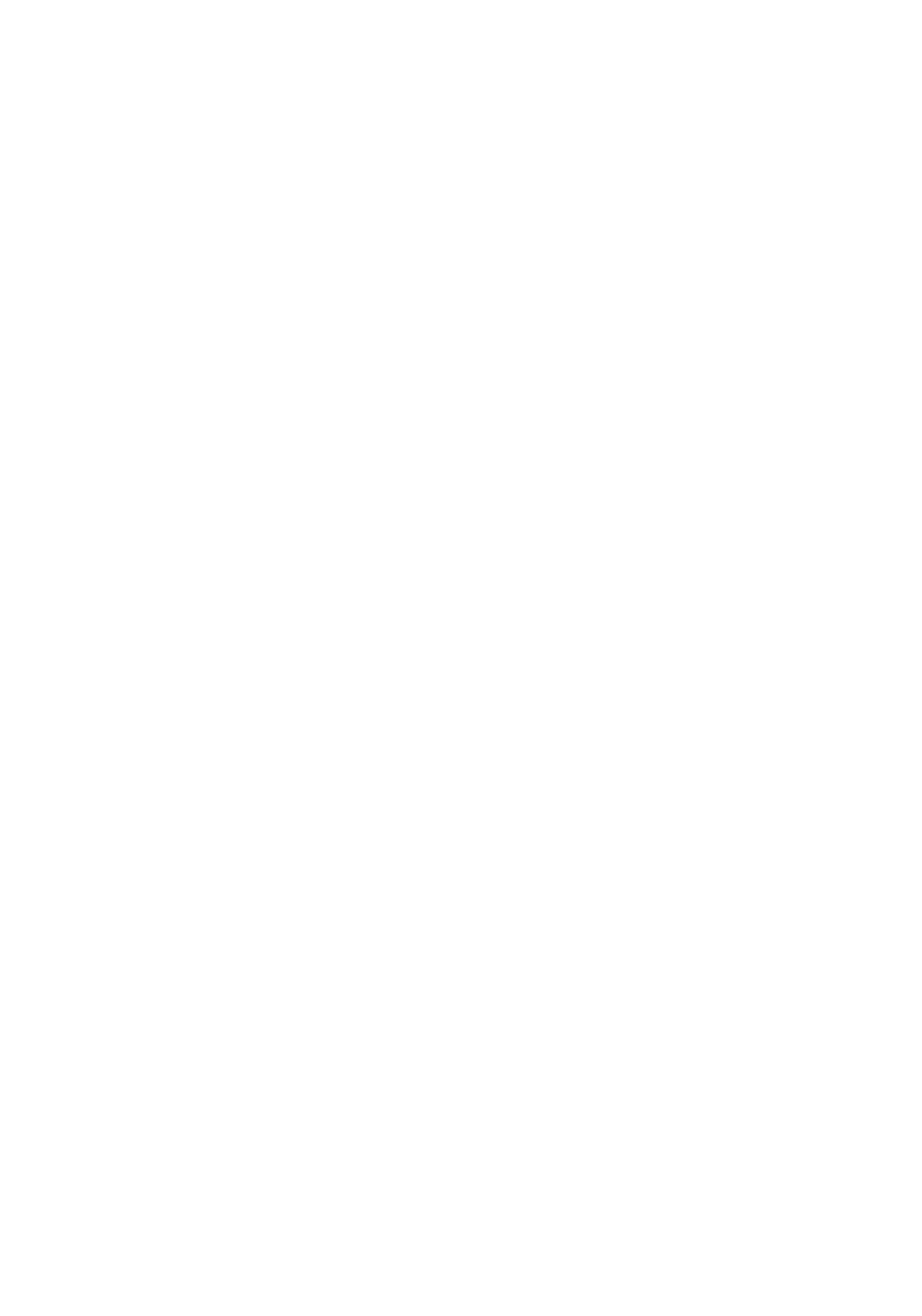### **Integrated Seed Sector Development: Experiences in Africa**

*Mohammed Hassena, Joep van den Broek, Marja Thijssen, Walter de Boef and Niels Louwaars<sup>1</sup> <sup>1</sup> Wageningen UR, PO Box 88, 6700 AB Wageningen*

#### **Introduction**

Agriculture is the main source of income for roughly two-third of all Africans of which some 80% are smallholder farmers having less than two hectares of land. Crop yields remain low as a result of very low use of agricultural technology including fertilizer, quality seed, improved varieties and mechanization (Paarlberg, 2008). Consequently, food security remains an important issue. Across Africa, the revival of agriculture as a leading strategic sector is recognized (Byerlee *et al.,*  2007; IAASTD, 2009) and underpinned by commitment at the highest political and policy levels within the framework of the Comprehensive African Agricultural Development Program (CAADP). African governments have committed themselves to invest at least 10% of their national budgets into agriculture, with the goal of achieving and sustaining growth at a minimum level of 6%, which is required to achieve agricultural led socioeconomic growth. However, agricultural development is dependent on smallholder farmers' access to inputs, amongst which quality seed is extremely critical since 'the genetic information contained in the seed sets the ultimate limit on the levels of crop productivity' (Zerbe, 2001).

Seed is one of the most important determinants of crop success or failure, alongside soil fertility and water. Consequently, well-functioning seed systems, understood as the entire complex web of organizations, individuals and institutions associated with the development, multiplication, processing, storage, distribution and marketing of seed, are important components of any efforts to increase agricultural production (Cromwell, 1991; AGRA, 2009).This paper explains the concepts of integrated seed sector development. It starts with introducing the informal and formal seed systems in the African context with their advantage and disadvantages. This is followed by introducing the concept of Integrated Seed Sector Development (ISSD) and put emphasis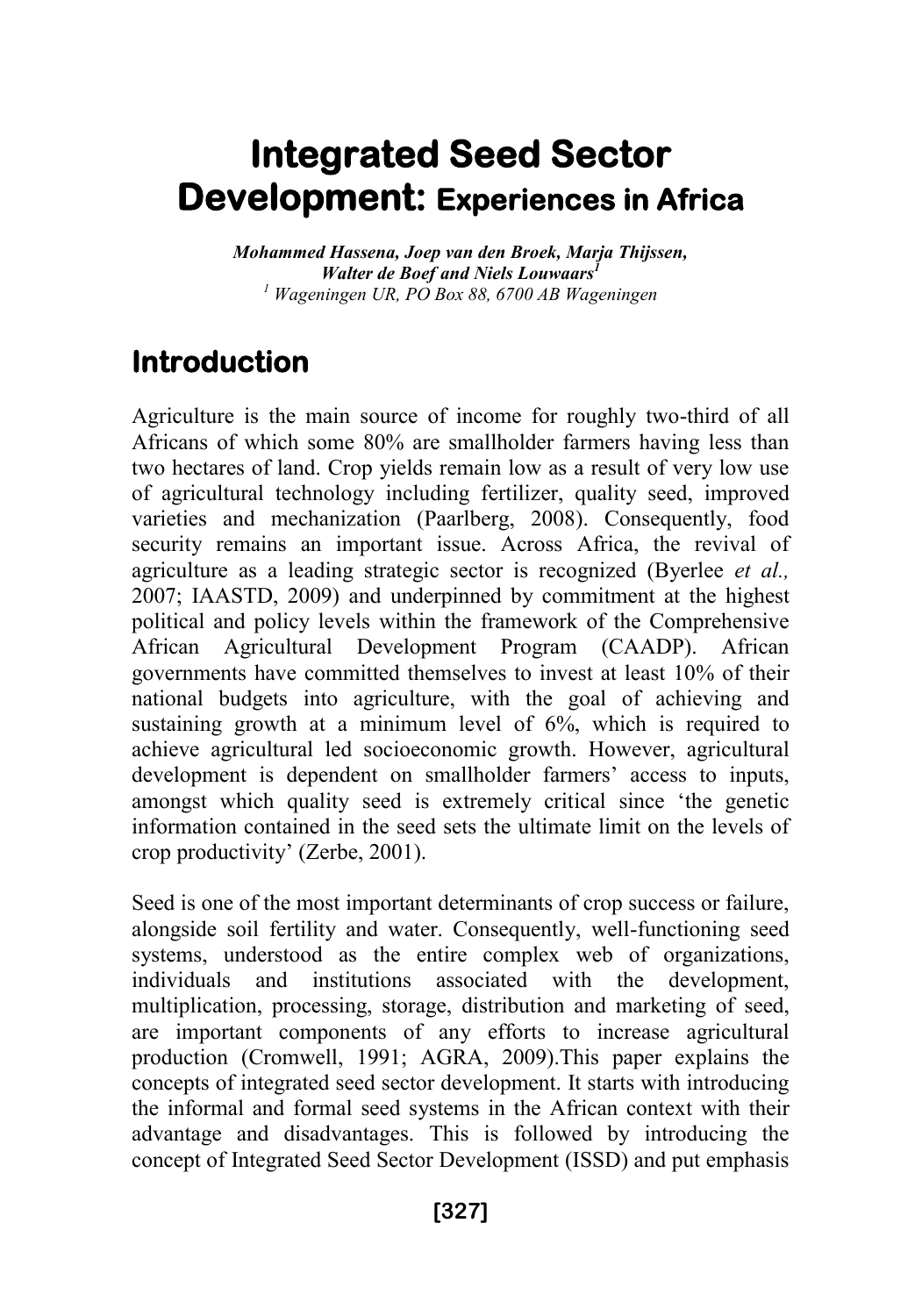on the importance of integrating the formal and informal system for better contribution to agricultural development in the African context. It shares the experiences of a project on seed systems analyses in six countries in Africa, as led by the Commission of the African Union and Wageningen University and Research Centre, the Netherlands, under the African Seed and Biotechnology Program. The paper specifically focuses on seed systems in Ethiopia, Zambia, and Mali.

#### **The Informal Seed System**

Partly because of the subsistence nature of agriculture in many African countries, most farmers in the continent still depend on their own farm saved seed, with seed production being an integrated component of crop production. In addition, farmers may exchange seed with neighbors and relatives, or may buy or sell seed at local markets. It is important to note that the seed selection, production, and diffusion are all within the farming community. The system of farmers saving their own seed together with local seed diffusion is called the informal seed system (Figure 1); it is also called the farmers' seed system, or the local seed system (Louwaars, 2007).



Figure 1. The informal seed system

Farm-saved seed gives subsistence farmers in Africa easy access to seed at the time they need it, and in the amount they want to use it. Since this is their own seed, they know the seed quality. Farmers' varieties are adapted to the local conditions as the seed has been grown for long in their particular environment. Moreover, farmers know why they prefer a particular variety compared with others, i.e. they have good reason of requiring seed of that particular crop variety. The role of the informal system in genetic resource conservation is significant, since farmers keep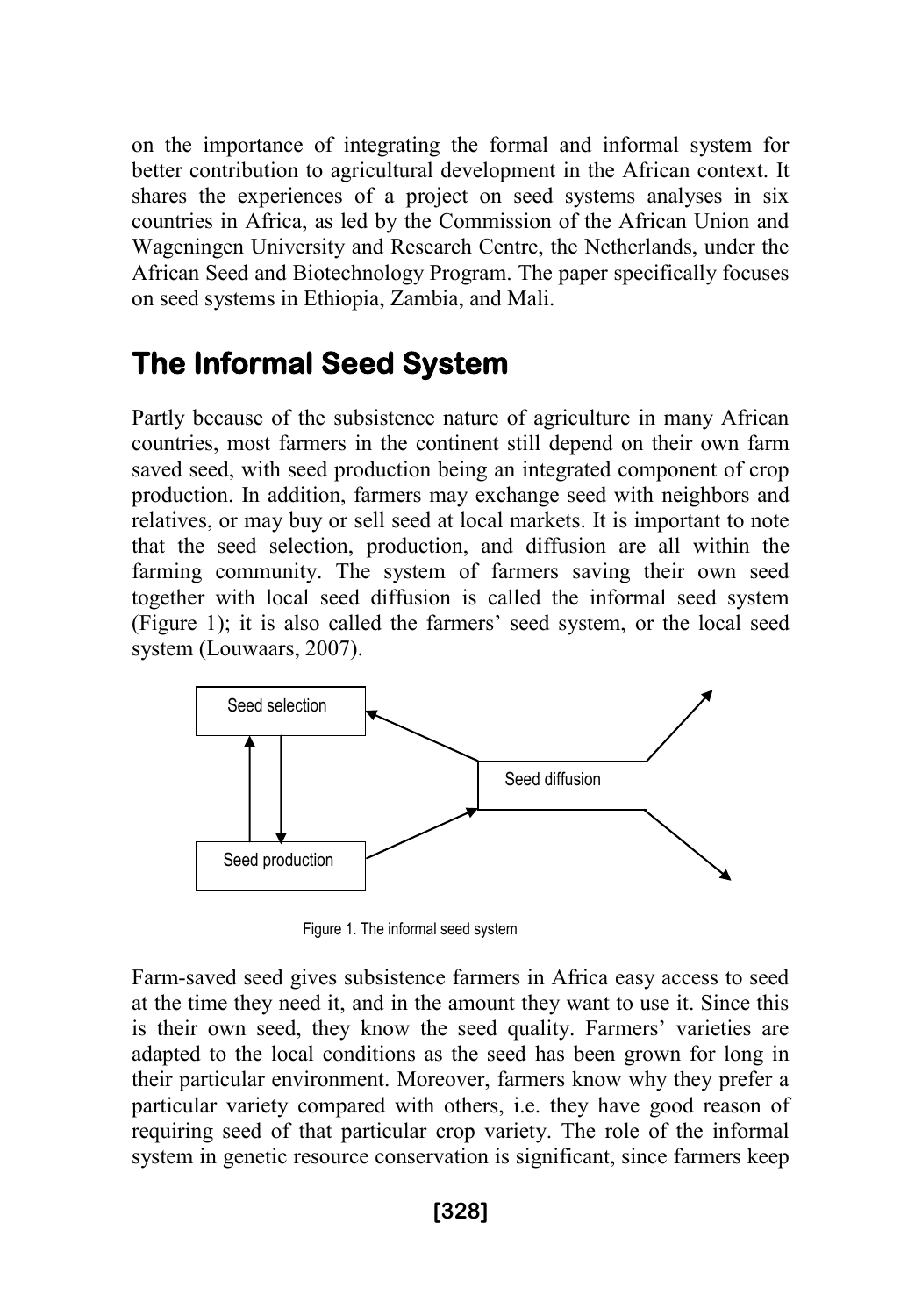different varieties not only because of yield, but because of many other traits important for them. Farmers' seed is also cheap, not only for the owner but also for others with whom they exchange or from whom they buy. In some cases, depending on the relationship and the amount of seed, the farmers may get the seed for free.

Purchase at the local market, exchange and gift are three ways in which farmers replenish the lost stock, which also keep the varieties in the local system (Tsegaye and Berg, 2007; McGuire, 2008). Through seed purchase and exchange also new varieties may enter the local system, which before have been introduced through the formal system. The function of rural markets in the informal seed system is increasingly studied in Africa, recognizing it as a potential area for public and private intervention (Lipper *et al.,* 2010; Sperling and McGuire, 2010). The informal seed system is efficient in distributing seed as there are fewer barriers in relation to accessibility, affordability, and quantity needed (Tsegaye and Berg, 2007).

On the other hand, several studies are also showing the limitations of informal seed systems in ensuring seed security through social networks (McGuire, 2008) and functioning of the markets (Lipper *et al.,* 2010; Sperling and McGuire, 2010), for example, because of lack of capacities in seed processing and storage (Latourniere-Moreno *et al.,* 2006). The assumption that farmers' seed is readily available to farmers may not hold true in the case of natural calamities destroying the whole crop in a given area. With a total reliance on farmers saved seed, under such conditions, farmers will have nothing to plant.

Another issue is the quality of farmers' seed, which may not be good, particularly in terms of biological quality, including germination and vigor, seed borne diseases and degeneration. The informal seed system has little capacity to control such quality; poor seed quality may affect food security. However, it should be noted that in the informal system, there are also farmers that have good knowledge of seed production, who produce seed of high quality.

Because of its efficiency and the diversity of crops grown in Africa, the informal system, and especially farm saved seed, covers the lion share of seed used by small-scale farmers. Because of the strength of seed networks, the informal seed system provides many opportunities for increasing seed security, through for example local seed business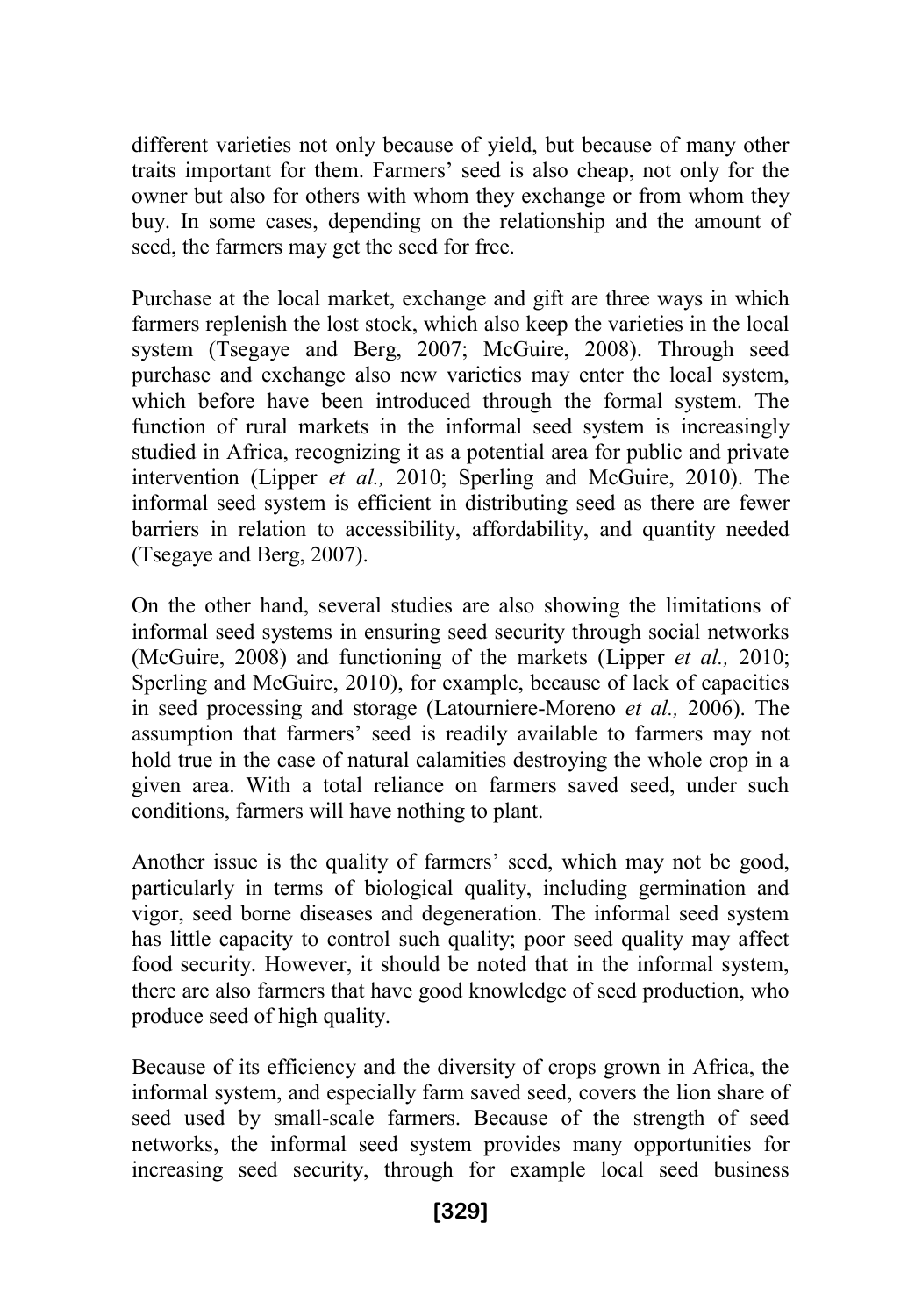development, i.e. engaging farmers in quality seed production and marketing, based on the local demand for quality seed of particular crops and varieties that are not addressed by the formal system; and participatory varietal selection, i.e. involving farmers in the selection of varieties fitting their specific localities (Abay *et al.,* 2011).

#### **The Formal Seed System**

The formal seed system considers seed production as a chain of specialized tasks, often implemented by separate organizations in either the public or the private sector (Figure 2) (Louwaars, 2007). Conservation is the first component in the chain, which makes available the genetic resources used for scientific breeding, the next step in the chain. After official release, high quality seed of the improved varieties is produced and marketed or distributed.



Figure 2. The formal seed system

In the private sector, companies generally focus on the development of varieties and seed multiplication and marketing of those crops of which they can easily make a profitable business. These are crops that farmers cannot easily reproduce themselves, like hybrid varieties, exotic horticultural crops, or seeds of those crops that suffer from seed-borne diseases, or seed degeneration. The public sector may support the formal seed system in variety development, seed quality control, promoting quality seed and improved varieties, and, in specific cases production and distribution of quality seed of crops that are required from a food security perspective.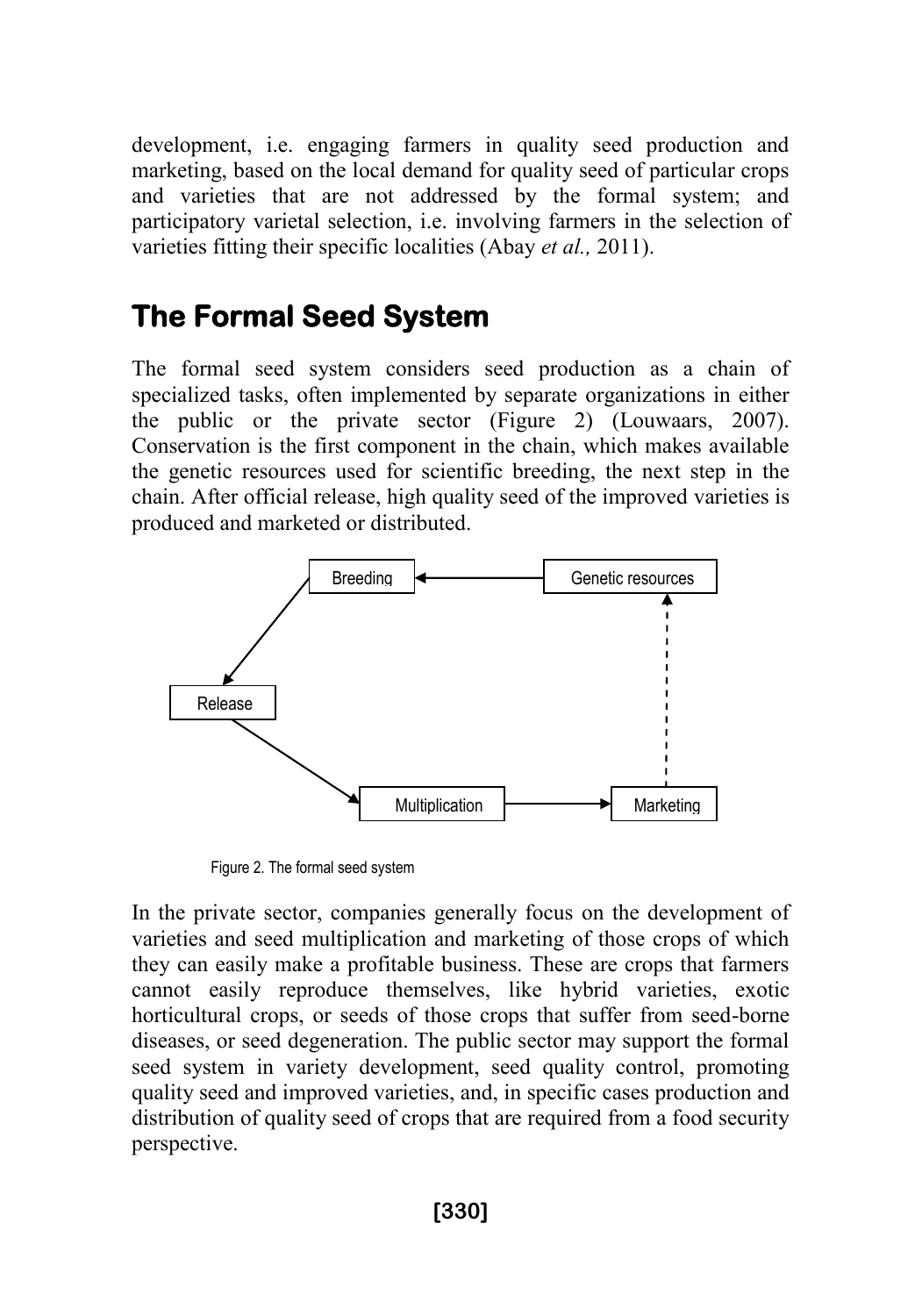In the formal system seed has to be produced according to standard production methodologies, with prescribed quality control procedures. This enables the production of uniform products, according to specific quality standards, that can be certified for the market. The formal system generally develops and releases varieties for wide adaptation, but may also develop different varieties for different agro-ecologies to optimize yield in a given environment. High quality seed, with uniform germination, of the improved varieties will significantly increase crop productivity, and as such contribute to food security.

Despite advantages, there are also different risks associated with farmers depending completely for their seed on the formal system. One of the major problems is its exclusivity, because of the nature of the crops addressed; the private sector will only focus on those crops for which they can make profit (like hybrid maize, exotic vegetables); the formal sector will focus on a few key crops important for food security (like maize and wheat). For instance, local root crops are commonly excluded from the formal seed sector.

Seed produced by the private sector may be expensive, as it includes, amongst others, the costs of development of the varieties, and the profit of the company. Small-scale farmers may not be able to afford this seed. Farmers shifting from growing their own local varieties and farm saved seed to purchasing seed of hybrid varieties, leads on the one hand to an improvement in crop productivity. But on the other hand, it also leads to erosion and loss of farmers' indigenous knowledge on seed selection, production, and storage. It creates farmers dependency on external seed sources, and the loss of the capacity to take control over their own development. Since the formal system is composed of a chain of activities, the system is as strong as its weakest link; i.e. if one of the components does not function well, the whole chain will break, and farmers will not have access to the seed they need.

#### **The Integrated Seed System**

One of the principles of the concept of integrated seed sector development (ISSD) is that it recognizes the existence and importance of the informal seed system, with farmer saved seed still the dominant source of seed to smallholder farmers in Sub-Saharan Africa, mainly because of the nature of their traditional crops and local varieties, in which the formal system is not interested.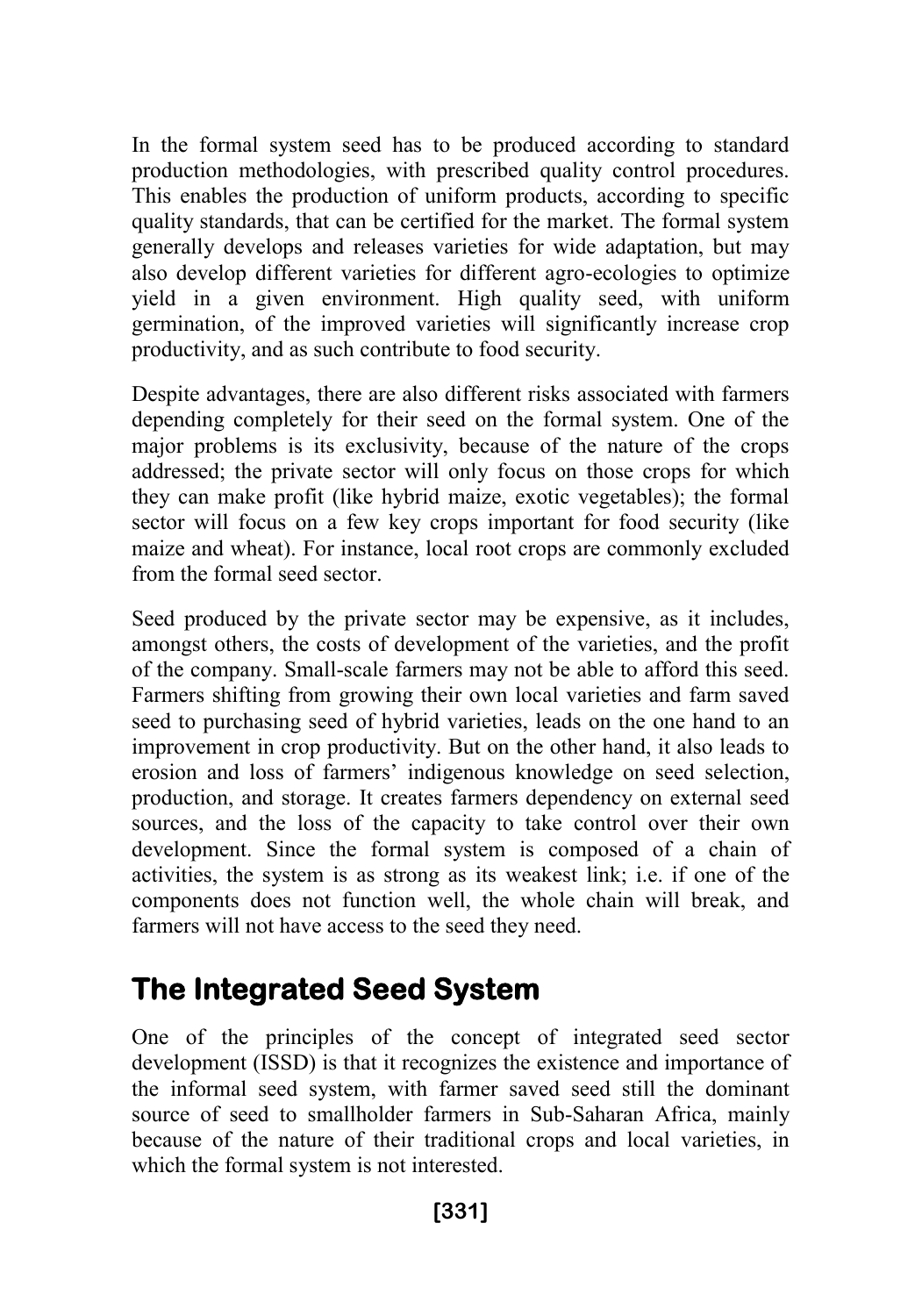Another principle of ISSD is that besides the informal seed system, it promotes the development of the formal seed system, and the integration of both systems at different stages of the seed value chain, i.e. conservation, breeding, seed multiplication and marketing (Figure 3) (Louwaars, 2007). Thus fundamental principles of the integrated seed sector development (ISSD) concept is the need to develop a twin track approach, where the effectiveness of both the informal seed systems and the formal seed system can be improved, and through a concerted effort ensuring that proper integration is promoted at every component of the seed value chain (Louwaars and de Boef, 2011).



Figure 3. Integration between formal and informal seed systems

The formal and informal system may be integrated through, for example, supporting Community Biodiversity Management (linking conservation and diffusion); involving farmers in participatory plant breeding experiments (linking breeding and selection), farmer representation in official variety release trials (linking release and selection), establishing farmer producer units for early generation seed (linking release and production), supporting local seed business development (linking multiplication and production) and promoting the establishment of agrodealers at local level (linking marketing and diffusion). The integration of the formal and informal systems will benefit both and thus the whole seed system to adequately respond to the seed demand.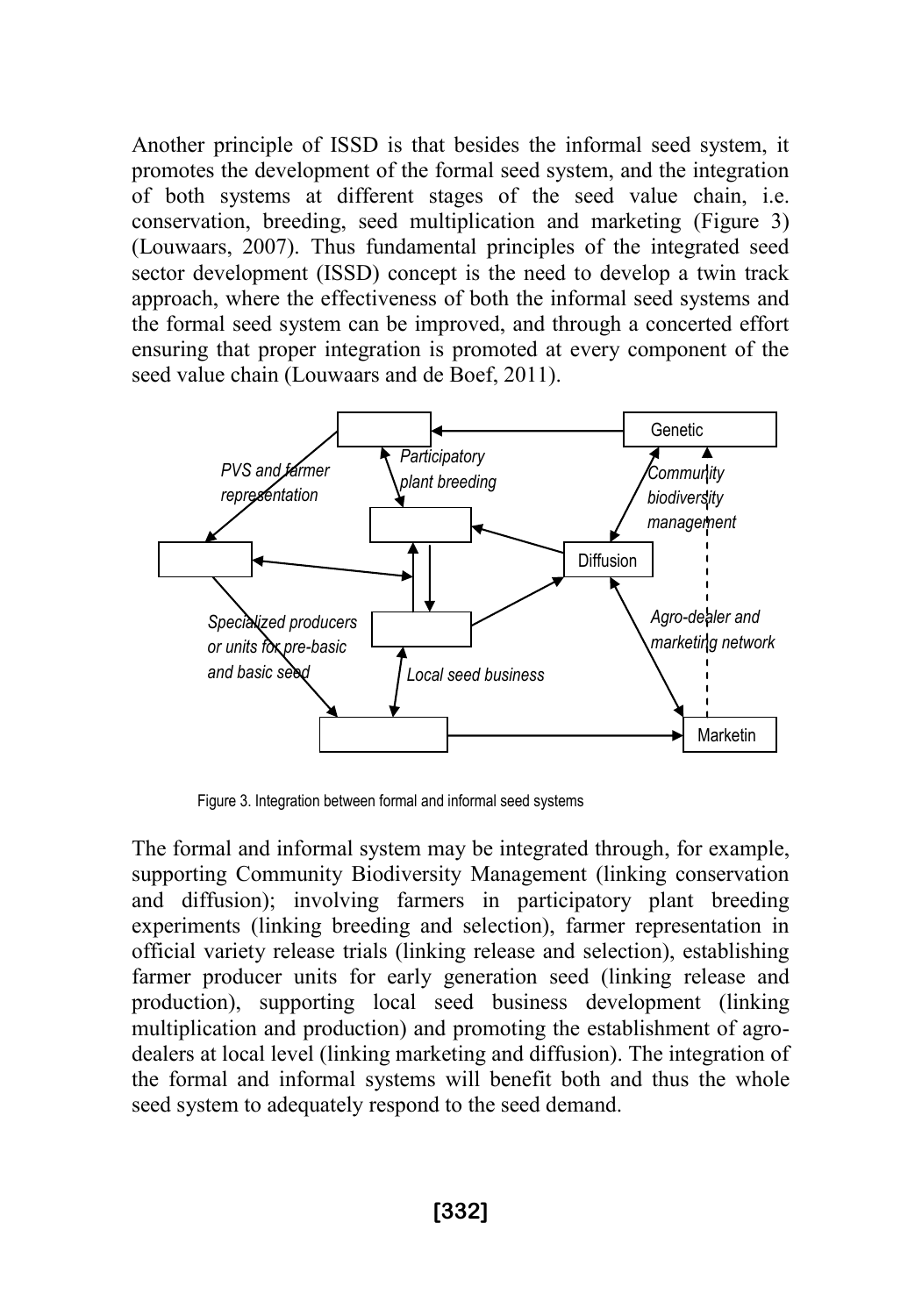In addition, ISSD recognizes the importance of both the public seed sector, which generally approaches the seed value chain from a development perspective, and the private sector, where markets and profits are driving the chain. In the latter, business may take place at different levels, and the sector may support large scale seed companies (focusing on few commercial crops and varieties), nationally operating seed companies (often producing quality seed of varieties bred by the public sector), local seed businesses (operating in a niche of quality seed of locally demanded crops and varieties), as well as agro-industries (requiring seed of specific crops, varieties and quality, operating with a closed value chain).

The ISSD concept promotes that the different seed systems within a country should be supported with a policy framework and specific actions, building on their strengths, and the type of crops and varieties, and seed they address. The following sub-chapters describe and compare Ethiopia, Zambia and Mali, with each a different agricultural development and historical background, leading to a very different the seed sector with different seed systems.

#### **Seed Sectors in Selected African Countries**

Like for many other countries in Africa, also in Ethiopia, Zambia and Mali, farm saved seed takes the lion share of all seed produced (Figure 4, 5 and 6). It is important not only in the amount produced, but also the type of crops and varieties addressed, of which many are not available through other sources, whereas in Zambia and Mali, farmer-saved seed mainly concerns local varieties; in Ethiopia it is also a source of released varieties, which after introduction by the formal system are saved by farmers and exchanged with and sold to other farmers (Figure 4). The farmer saved seed system is common in all three countries included in the study.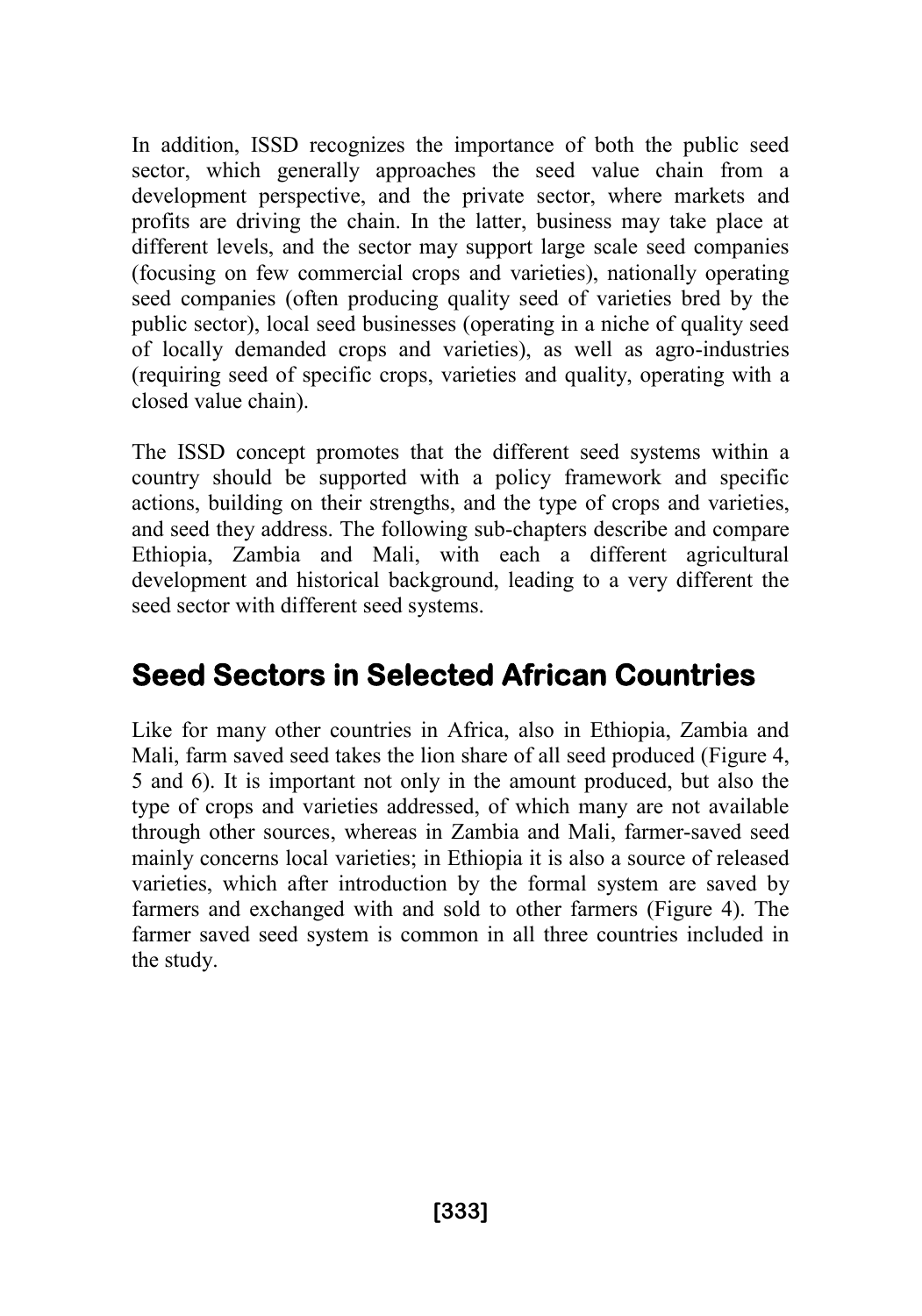

Figure 4. Seed systems in Ethiopia

In addition to the farmer-saved, community-based seed production and marketing is becoming a common strategy which fills the gap that is created between the informal system, where seed is an indirect output of crop production, and the formal system, whose major focus is on the business of seed. The community-based seed system may operate more or less autonomously, through traditional groups of farmers engaged in the production and marketing of informal seed (not certified, or quality declared) of local and/or improved varieties. Or, like in most countries, including Zambia and Mali, it may be mainly based on NGO-supported programs (Figure 5 and 6). Ethiopia has a different scenario in which both government and different development partners support the production of seed with organized farmer groups to fill the gap in national seed supply, such as realized in the local seed business project (Figure 4). Community-based (informal) market oriented seed production is increasingly recognized as an important system for reaching seed security, and increasing the number of farmers who buy commercial seed of their food crops. As such, the farmer groups engaged in this system should be supported in their commercial seed production efforts (MacRobert, 2009; Thijssen *et al.,* 2008; Neate and Guei, 2011).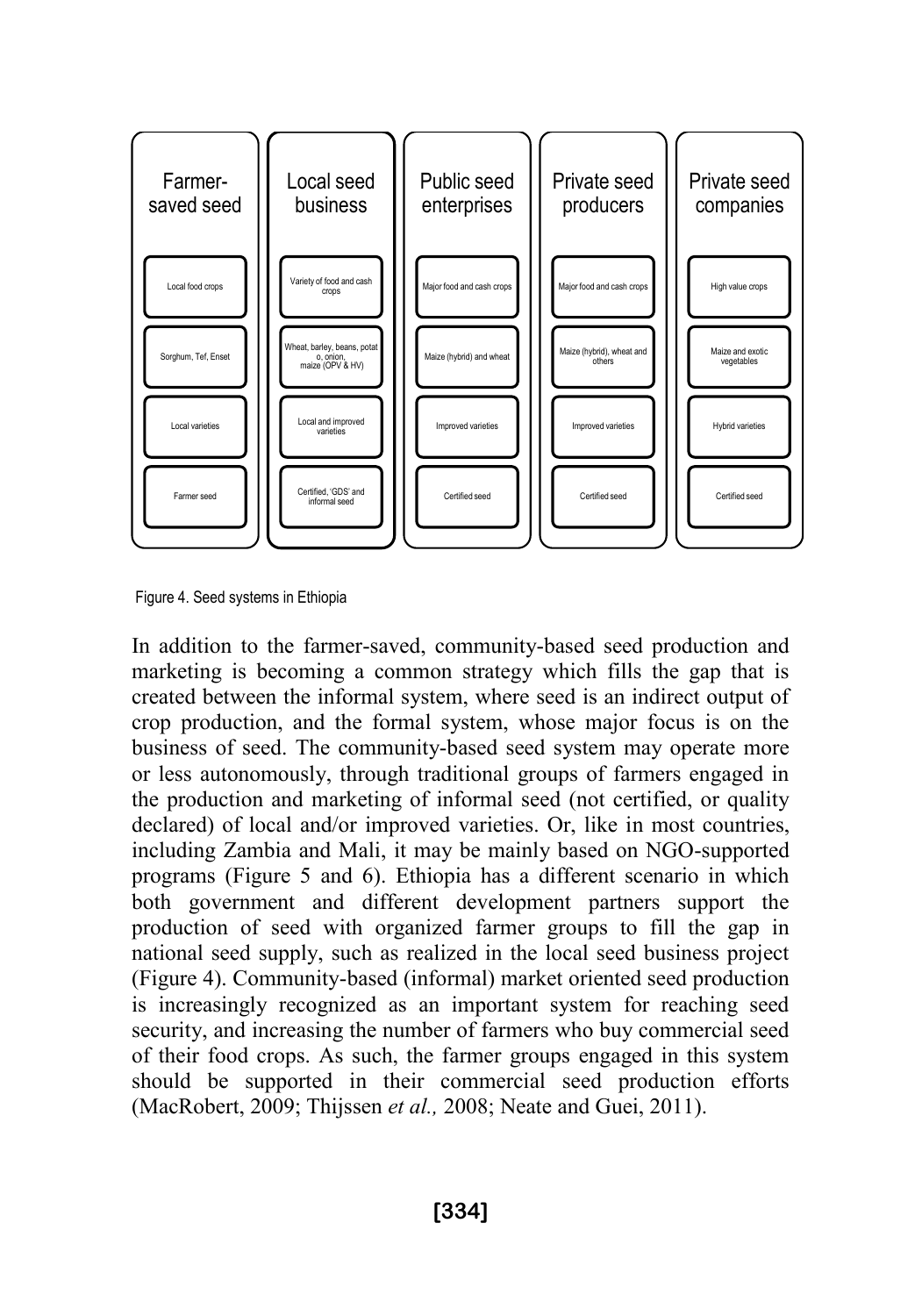

Figure 5. Seed systems in Zambia



Figure 6. Seed systems in Mali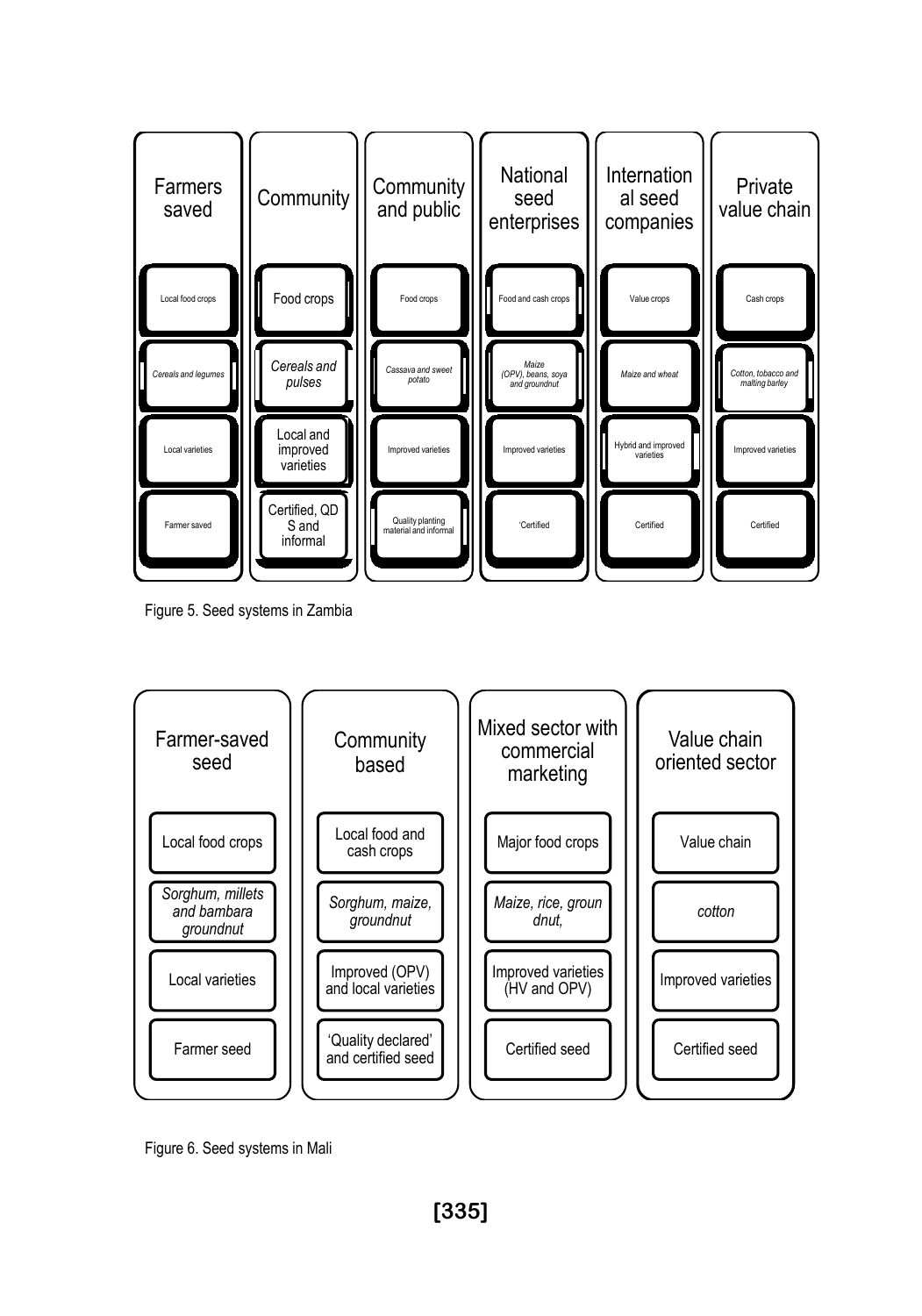Because of historical reasons, within the formal sector in Ethiopia, the public system is very dominant. Until recently, the Ethiopian Seed Enterprise, a public seed enterprise, was the only formal seed producer and distributer; now three more public seed enterprises have been established and are operational (Figure 4). The public seed enterprises produce and market mainly hybrid maize and wheat seed, of a few varieties. From preliminary data of MoA, these two crops account for more than 87% of the seed supply of the public seed enterprises in 2011.

The private sector is just coming up, mainly in the production of hybrid maize and marketing of vegetable seed (Figure 4). For hybrid maize they supply hardly more than one-third of the total hybrid maize seed supplied in the country. And in reality, except for Pioneer Hi-bred, which is the only multinational company active in Ethiopia, all other national private companies are contract growers of the public seed enterprises, since they do not have own varieties; in Figure 4 we call this the system of private seed producers. Recently, some of them are licensed to produce seed of the public varieties.

In countries like Zambia (Figure 5) the private commercial seed system is strong, with a regulatory system supporting their emergence. Commonly, independent regulatory bodies like the Seed Certification and Control Institute (SCCI) in Zambia guarantee on the one hand the quality of the seed, and on the other hand the ownership of the seed produced. Royalty is paid to both public and private institutes that release varieties. In Zambia, for some industrial crops like cotton, tobacco and malting barley, seed is linked to downstream processing companies, with the company taking responsibility for effective seed production of the varieties and quality they require for their business, in that way operating as a closed value chain (Figure 5). However, it should be realized that in Zambia, the private sector is indirectly supported by government programs, which purchase at large scale certified seed of hybrid maize and other improved crop varieties, for dissemination to small scale farmers. On the short term this promotes seed industry development, but on the long term this strategy has many implications on the viability of the sector as a whole, undermining the other seed systems operating alongside the private sector.

At the same time, this strategy promotes the production of only a limited number of crops and varieties, and results in a favorable market for especially big international companies, and not necessary national seed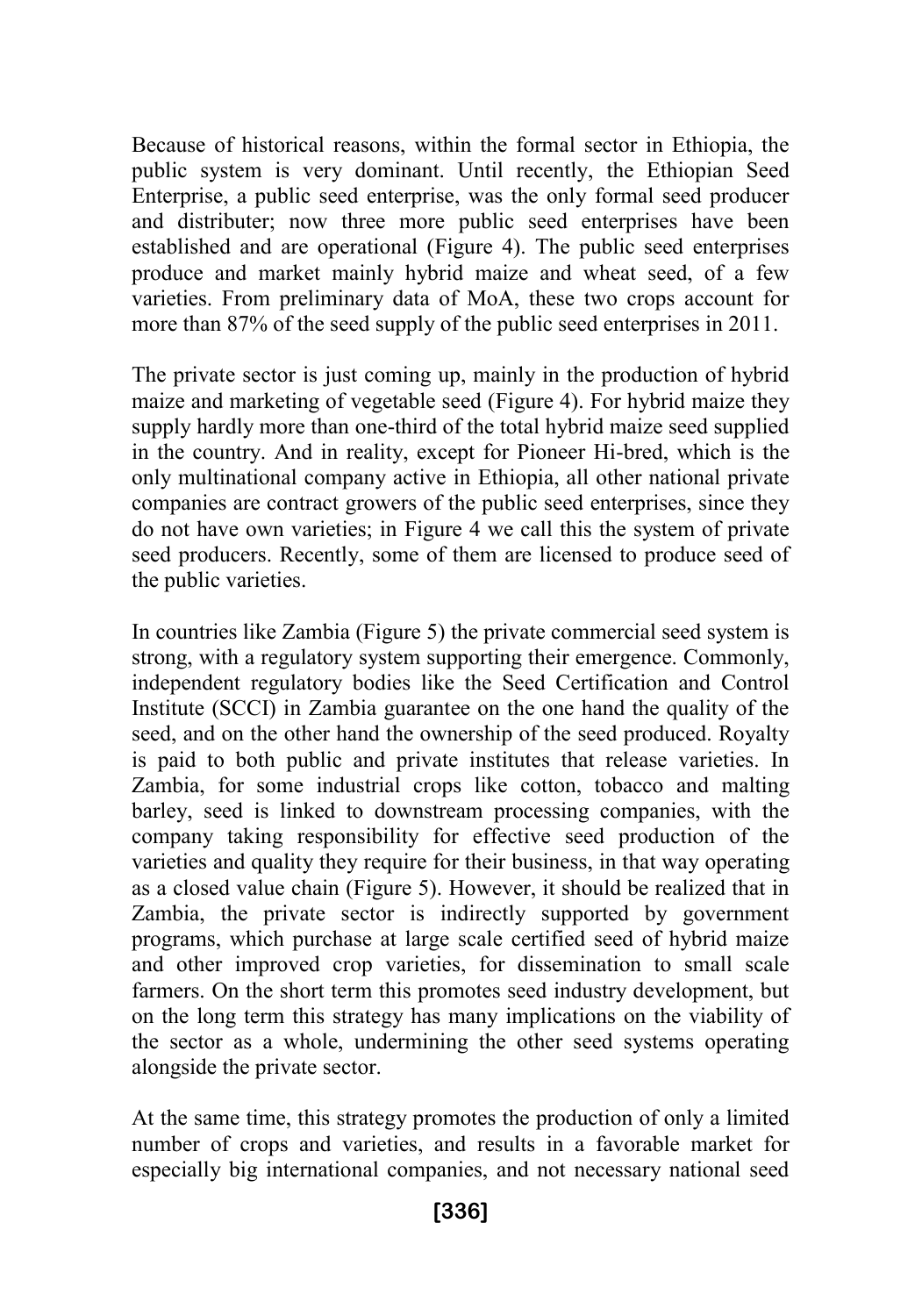companies (Figure 5). It should be realized that the favorable climatic and agricultural conditions, linked to a highly enabling policy, regulatory and economic (tax) environment, has resulted in Zambia becoming Southern Africa's major commercial seed producer. More than 60% of the seed produced is exported to neighboring countries (Nakaponda, 2011).

The situation in Mali is very different, as seed companies are not yet operational. However, with the liberalization of the economy, the formal system of seed and variety dissemination is fully in the hands of the private sector, including companies and NGOs. However, in the generation of varieties, the public sector plays a key role. Seed is produced primarily by community-based seed producer cooperatives that are supported by public seed and extension services (Figure 6). However, final marketing of seed is fully in the hands of a commercial sector of traders. Government programs supporting the purchase and dissemination of quality seed and improved varieties target 'new' and high potential crops such as maize and rice. For all other crops vital for food security (sorghum, millets), and income generation (groundnut, various legumes and oil crops), this mixed sector is the predominant one.

Cooperatives are playing an important role in Ethiopia not only by producing and supplying seed themselves (local seed business; Figure 4), but also in producing seed on contract for the public seed enterprises. Public support to cooperative seed production is strong as cooperatives are expected to fill the gap of seed supply in the country. The government also supports the cooperatives in guaranteeing loans for buying inputs and distribution. Except for vegetable seed, seed in Ethiopia seed is hardly marketed; with support of the regional government it is distributed through the cooperatives. Seed marketing is the main issues in the Ethiopian seed system that needs due consideration. On the one hand farmers are clearly demanding seed, and on the other hand, large amounts of seed are remaining in store; this shows the inefficiency of the current seed need assessment and distribution system, and the need for a market orientation of the seed sector.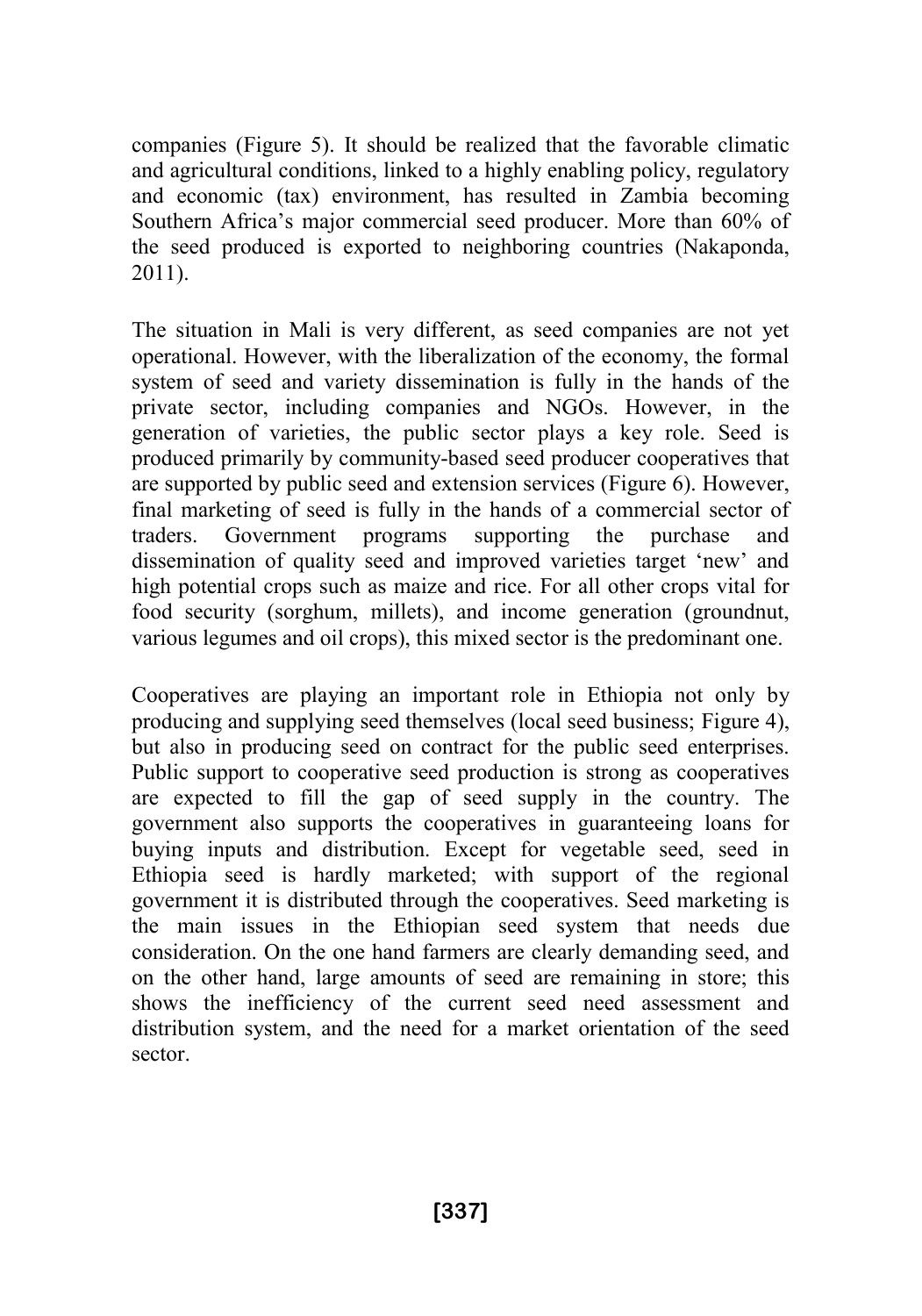#### **Conclusions**

In Africa, with its huge diversity in agriculture and state of agricultural development, represented by differences in agro-ecological and socioeconomic and cultural conditions, and the huge variation in crops and varieties produced, one blueprint strategy for seed sector development does not suit the reality. The ISSD concept recognizes the coexistence of the different seed systems in each country, next to each other, and promotes the support of each system, building on its particular advantages and disadvantages. Simply supporting the development of the commercial sector—as part of the formal system—ignores the importance of the other systems, in addressing different crops and varieties, and supplying smallholder farmers with quality seed, and as such may put food security at risk. But also, focusing on only strengthening the informal sector, does not answer the issue of increase in agricultural production and food security. Thus the coexistence of the different seed systems should be embraced, not only because they mutually benefit from each other, but also since farmers and their communities cannot depend on one system only.

#### **References**

- Abay F, WS de Boef, A Bjornstad. 2011. Network analysis of barley seed flows in Tigray, Ethiopia: supporting the design of strategies that contribute to on-farm management of plant genetic resources. Plant Genetic Resources (accepted).
- AGRA. 2009. Fair play for African farmers. http://www.agraalliance.org/content/news/detail/871 (accessed 9 August 2010)
- Byerlee D. A De Janvry, E Sadoulet, R Townsend, I Klytchnikova. 2007. World development report, 2008. Agriculture for development. World Bank, Washington.
- Cromwell E. 1991. The performance of the seed sector in Malawi: An analysis of the influence of organizational structure. ODI Working Paper. Overseas Development Institute, London.
- IAASTD. 2009. Agriculture at a crossroads: international assessment of agricultural knowledge, science and technology for development - global report. Island Press, Washington DC. 590 p.
- Latournerie-Moreno Luis, John Tuxill, Elaine Yupit-Moo, Luis Arias-Reyes, Jairo Cristobal-Alejo, Devra Jarvis. 2006. Traditional maize storage methods of Mayan farmers in Yucatan, Mexico: implications for seed selection and crop diversity. Biodiversity Conservation. Doi: 10.1007/s10531-004-6679-0.
- Lipper L, CL Anderson, TJ Dalton (eds). 2010. Seed trade in rural markets. Implications for crop diversity and agricultural development. Earthscan, London.
- Louwaars N. 2007. Seeds of confusion: the impact of policies on seed systems. Dissertation. Wageningen University, Wageningen.